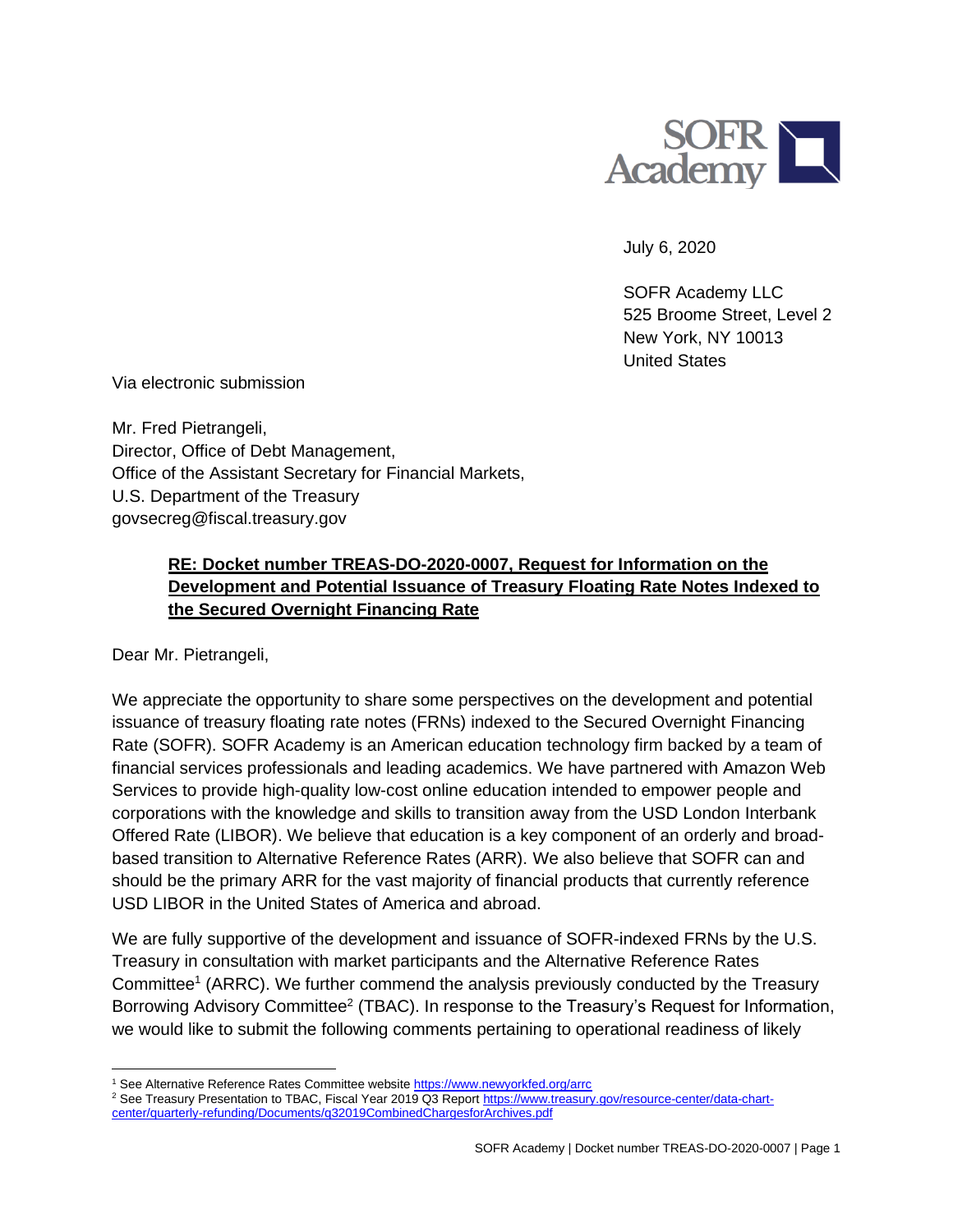investors, potential impediments, timing considerations, and the impact of SOFR-indexed FRNs on the overall transition from LIBOR.

Our views on this consultation are based, in part, on informal discussions with select clients and end users. In our experience, the largest financial institutions in the United States, including Primary Dealers, are sufficiently prepared both operationally and technologically to purchase a Treasury SOFR-indexed FRN. While we have witnessed a number of buyside firms mobilize LIBOR transition programs in the first half of 2020, at present they are by-in-large lagging major sellside firms in transition preparations. Exhibit 1 provides an illustrative overview of the preparedness levels of various businesses compared with the perceived level of LIBOR transition program complexity.

We view the recent publication<sup>3,4</sup> by the US Securities and Exchange Commission's (SEC) Office of Compliance Inspections and Examinations as a very positive development for SEC registrants' LIBOR transition preparedness. The majority of large non-financial corporates have deemed LIBOR transition a risk in their SEC filings, but have made limited demonstrable progress yet in eliminating their reliance on LIBOR.

Exhibit 1



## Approximating LIBOR transition preparedness across U.S. Representative diagram of LIBOR transition preparedness vs program transformation complexity across the U.S. financial system



Source: SOFR Academy analysis

<sup>3</sup> See SEC Risk Alert, Examination Initiative: LIBOR Transition Preparedness

<https://www.sec.gov/files/Risk%20Alert%20-%20OCIE%20LIBOR%20Initiative.pdf>

 $4\overline{6}$  See SOFR Academy Insight: Using impact analysis to prepare for an SEC LIBOR transition exam <https://sofracademy.com/sec-examination/>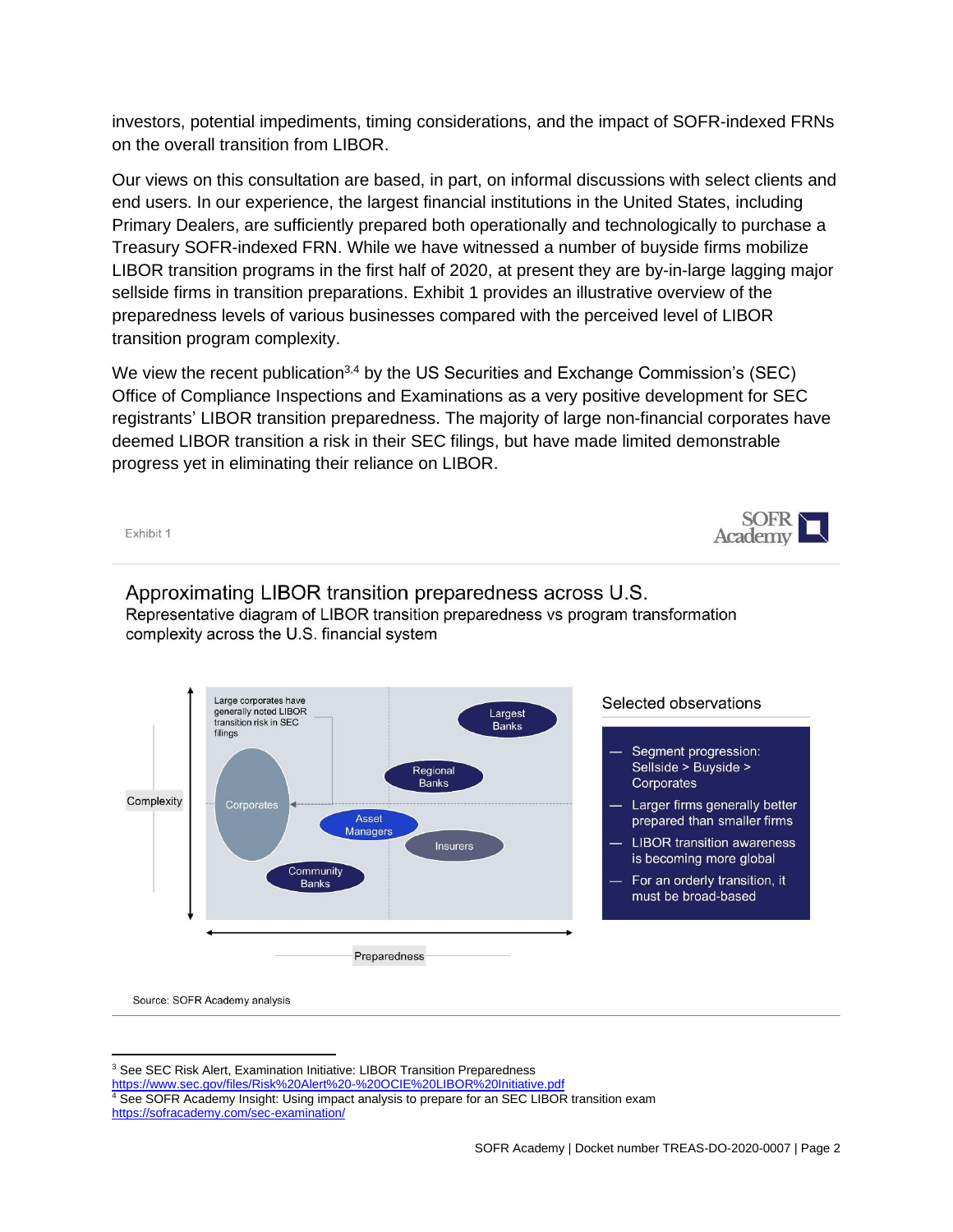We believe a major bottleneck for the LIBOR transition is mindset and acceptance, which is best addressed through education. In 2019, through approximately 100 meetings with US financial market participants at institutions of varying sizes and business mixes, an education gap with respect to USD LIBOR transition became evident. This observation was the genesis for establishing SOFR Academy, where our mission is to build leaders in a SOFR-based financial ecosystem for clients, businesses and communities. It has been shown that SOFR can be operationalized for usage in most financial products, <sup>5</sup> despite the current nascent stages of certain SOFR markets.

To successfully launch a SOFR-indexed FRN, it is important that market participants are operationally and technologically ready for transactions. To that end, we suggest taking into consideration the timelines set out by the ARRC for technology and operations vendors $6$ , feedback from the ARRC's FRN Working Group and aligning the potential issuance of a SOFR indexed FRN accordingly. Additionally, as the US dollar remains the preeminent global currency, <sup>7</sup> and US debt issuance attracts significant foreign investment, a SOFR-indexed FRN will likely involve the participation of firms outside of the U.S. As such, it may be beneficial to seek feedback from, and co-ordinate with, Risk-Free-Rate Working Groups in major international jurisdictions<sup>8</sup>.

However, as noted earlier, major sellside firms, such as Primary Dealers, are generally equipped to provide liquidity in SOFR-indexed FRNs. Potential buyers of FRNs, including money market mutual funds, and corporate treasuries, will likely require modest adjustments to their infrastructure to successfully accommodate SOFR-indexed FRNs.

We believe that SOFR-indexed FRNs will be very attractive securities to all buyers of short debt and regular investors in triparty repos. Their price stability, their natural hedging ability against funding risk, the historically similar yield profiles to triparty repos, and potentially rising coupons in the current near zero-rate environment all make SOFR-indexed FRNs appealing investments.

Issuance of a SOFR-indexed FRN would be a significant driver of SOFR linked liquidity and would help accelerate the development of both over-the-counter and exchange traded SOFR based markets. By moving forward with this initiative, the US Treasury would encourage and help facilitate the broader transition away from USD LIBOR for the financial system.

Regarding the potential issuance of a SOFR-indexed FRN, we feel the US Treasury has an opportunity to lead by example. For the transition away from LIBOR to be successful and occur without disruption to the financial system, it must be broad based. We believe that all market participants currently transacting in LIBOR linked products have a responsibility to take action now in order to expunge their dependence on LIBOR. By pushing ahead with issuance of a SOFR-indexed FRN, the U.S. Treasury can demonstrate its own LIBOR transition preparedness

<sup>7</sup> See the Bank for International Settlements CFFS Paper No 65<https://www.bis.org/publ/cgfs65.pdf>

<sup>8</sup> See Working Group on Sterling Risk-Free Reference Rates [https://www.bankofengland.co.uk/markets/transition-to-sterling-risk](https://www.bankofengland.co.uk/markets/transition-to-sterling-risk-free-rates-from-libor)[free-rates-from-libor,](https://www.bankofengland.co.uk/markets/transition-to-sterling-risk-free-rates-from-libor) the Working Group on Euro Risk-Free Rates

<sup>5</sup> See A Users Guide to SOFR [https://www.newyorkfed.org/medialibrary/Microsites/arrc/files/2019/Users\\_Guide\\_to\\_SOFR.pdf](https://www.newyorkfed.org/medialibrary/Microsites/arrc/files/2019/Users_Guide_to_SOFR.pdf)

<sup>&</sup>lt;sup>6</sup> ARRC Releases Best Practices for Vendors' Transition to SOFR and Vendor Readiness Survey Results

[https://www.newyorkfed.org/medialibrary/Microsites/arrc/files/2020/ARRC-press-release-best-practices-for-vendors-transition-to-](https://www.newyorkfed.org/medialibrary/Microsites/arrc/files/2020/ARRC-press-release-best-practices-for-vendors-transition-to-SOFR.pdf)[SOFR.pdf](https://www.newyorkfed.org/medialibrary/Microsites/arrc/files/2020/ARRC-press-release-best-practices-for-vendors-transition-to-SOFR.pdf)

[https://www.ecb.europa.eu/paym/initiatives/interest\\_rate\\_benchmarks/WG\\_euro\\_risk-free\\_rates/html/index.en.html](https://www.ecb.europa.eu/paym/initiatives/interest_rate_benchmarks/WG_euro_risk-free_rates/html/index.en.html) and the CrossIndustry Committee on Japanese Yen Interest Rate Benchmarks [https://www.boj.or.jp/en/paym/market/jpy\\_cmte/index.htm/](https://www.boj.or.jp/en/paym/market/jpy_cmte/index.htm/)